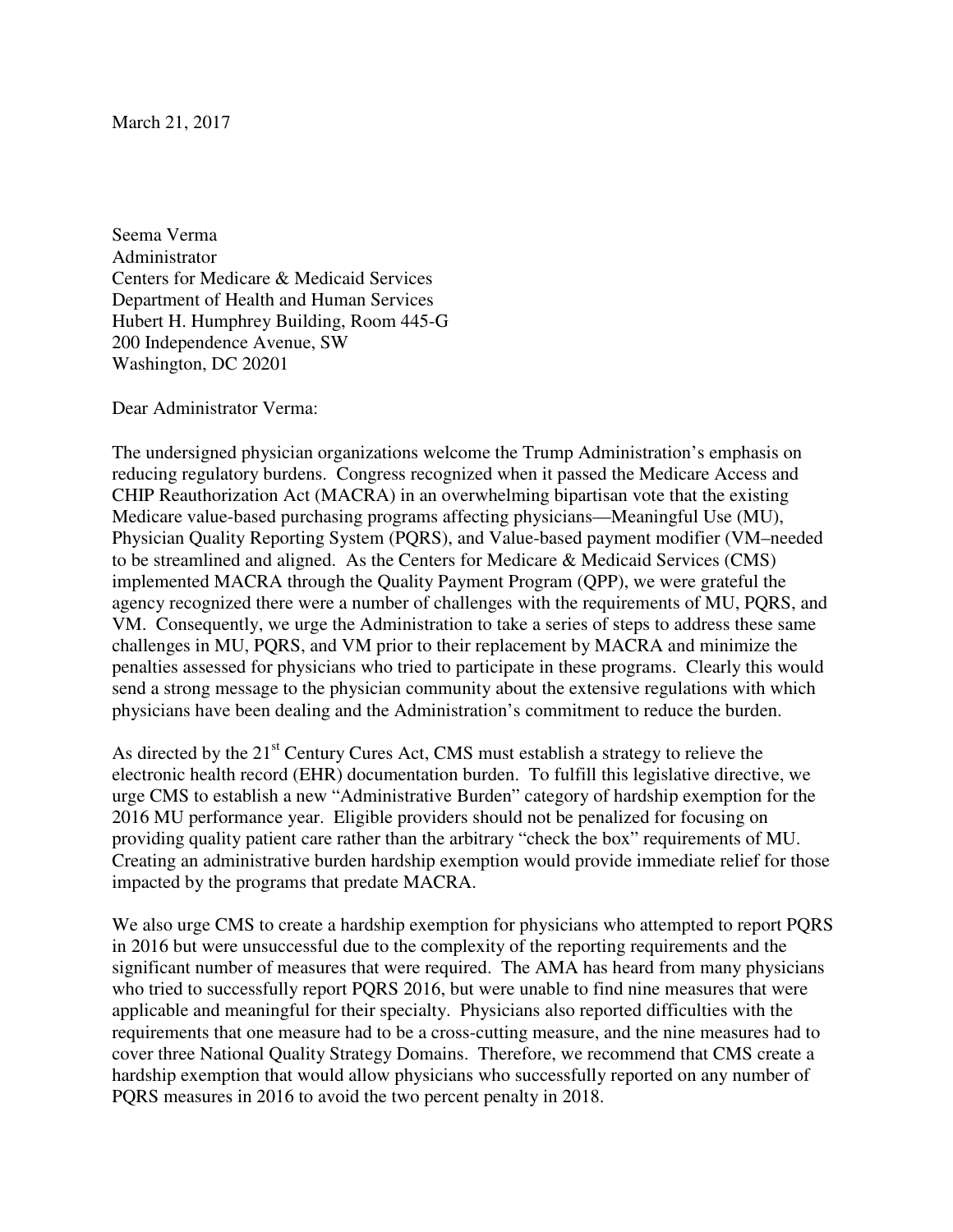Seema Verma March 21, 2017 Page 2

CMS recognized the difficulty of the reporting requirements and lack of applicable measures by reducing the requirements in the QPP to six measures and eliminating the domain and crosscutting measure requirements.

In addition, CMS should take a number of steps to protect physicians from additional penalties of up to four percent under the VM. As a starting point, any physician who avoided the PQRS penalty in 2018 should be exempt from any VM penalties as well. These physicians would then all be eligible to participate in a voluntary quality-tiering program where positive, negative, or neutral payment adjustments would be distributed based on a comparison of performance on the applicable VM cost and quality measures for all tiering-eligible physicians, including those who chose not to enter the tiering process. In other words, physicians who met the nine-measure PQRS submission requirements or were eligible for a PQRS hardship exemption would not be penalized under the VM unless they voluntarily chose to compete and then scored poorly in the tiering process. Payment adjustments would be budget neutral, with bonuses for high performers financed by penalties for those who did not attempt to participate in PQRS or performed poorly in the tiering process. Practices of all sizes would receive a performance feedback report so that they could gain a better understanding of Medicare cost and quality measures and identify areas where their performance could be improved.

As indicated in the MACRA law and final regulations, policymakers in Congress and the Administration clearly understand that fair and accurate measurement of physicians' performance will not be possible until better tools become available. We are extremely appreciative of the efforts CMS has made to recognize and compensate for methodological shortcomings in MU, PQRS, and VM. We believe that the policies outlined above are consistent with the direction CMS is taking as we go forward with MACRA. We also believe the steps we have outlined are in keeping with President Trump's efforts to reduce regulatory burden.

We recognize that there might be other ways to achieve the same goal. We are open to discussing other options.

Sincerely,

American Medical Association Advocacy Council of the ACAAI American Academy of Allergy, Asthma & Immunology American Academy of Family Physicians American Academy of Hospice and Palliative Medicine American Academy of Neurology American Academy of Otolaryngology-Head and Neck Surgery American Academy of Physical Medicine and Rehabilitation American Association of Hip and Knee Surgeons American Association of Neurological Surgeons American Association of Neuromuscular & Electrodiagnostic Medicine American College of Allergy, Asthma and Immunology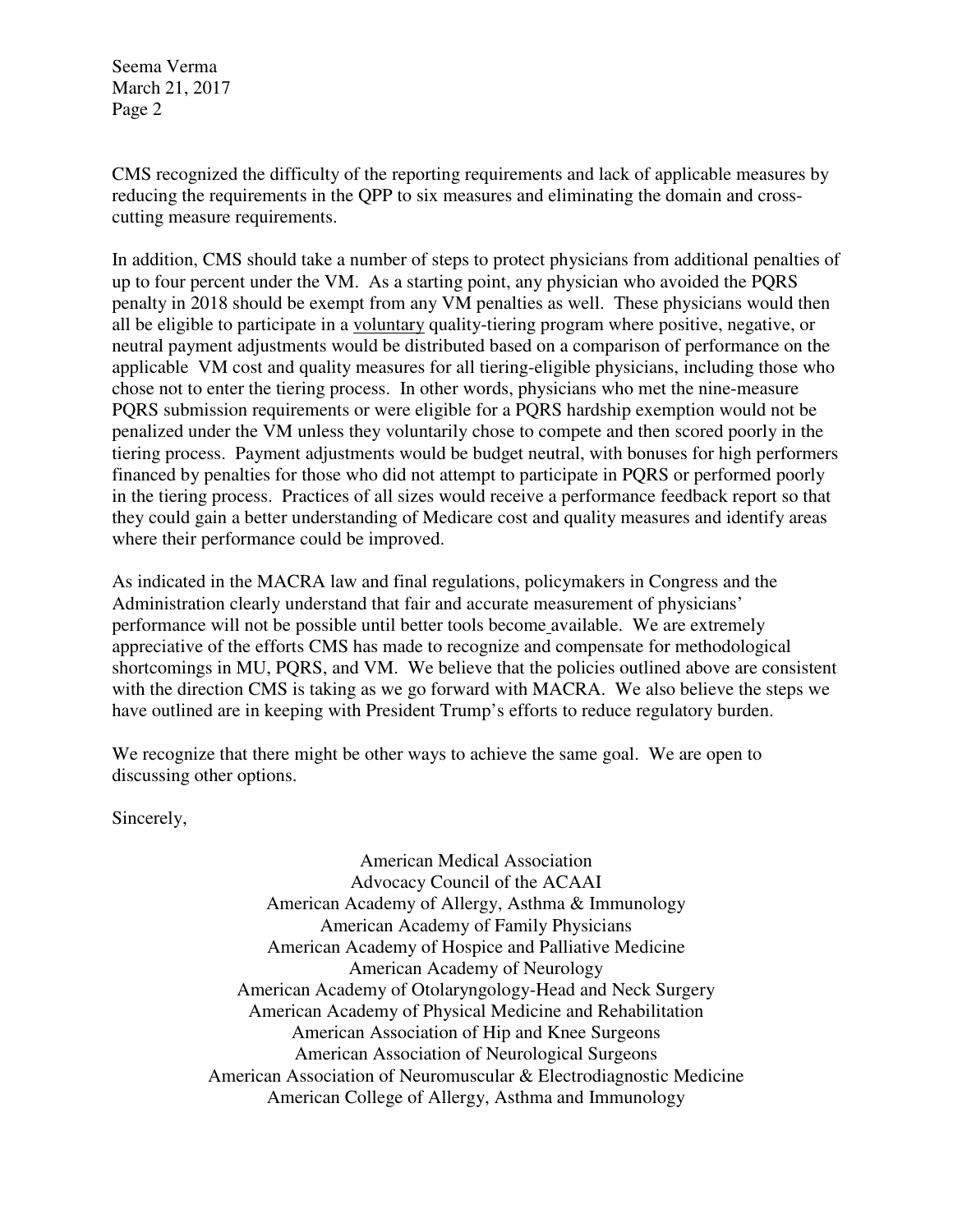Seema Verma March 21, 2017 Page 3

> American College of Emergency Physicians American College of Gastroenterology American College of Mohs Surgery American College of Physicians American College of Rheumatology American College of Surgeons American Congress of Obstetricians and Gynecologists American Gastroenterological Association American Osteopathic Association American Psychiatric Association American Society for Radiation Oncology American Society for Surgery of the Hand American Society of Anesthesiologists American Society of Cataract and Refractive Surgery American Society of Clinical Oncology American Society of Dermatopathology American Society of Neuroradiology American Society of Plastic Surgeons American Society of Retina Specialists American Society of Transplant Surgeons American Urological Association Congress of Neurological Surgeons Endocrine Society Medical Group Management Association North American Spine Society Obesity Medicine Association Renal Physicians Association Society for Cardiovascular Angiography and Interventions Society of Critical Care Medicine Society of Hospital Medicine The Society of Thoracic Surgeons

> > Medical Association of the State of Alabama Alaska State Medical Association Arizona Medical Association Arkansas Medical Society California Medical Association Colorado Medical Society Connecticut State Medical Society Medical Society of Delaware Medical Society of the District of Columbia Florida Medical Association Inc Medical Association of Georgia Hawaii Medical Association